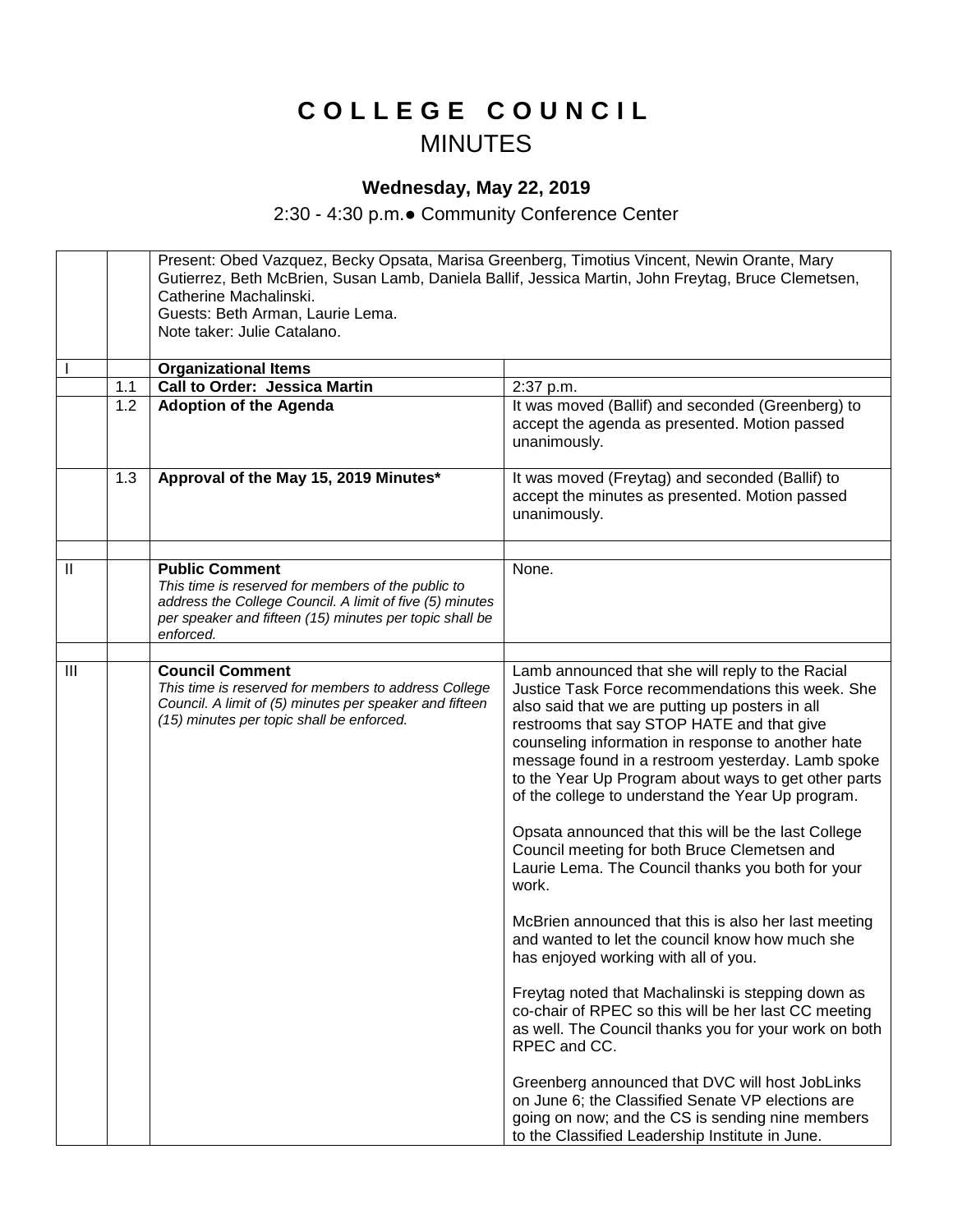| IV   | Procedure 4001.07 $*$ – action may be taken                        | Opsata shared the revisions to procedure 4001.07<br>noting that Academic Senate approved this<br>procedure yesterday.<br>It was moved (Freytag) and seconded (Greenberg) to<br>approve Procedure 4001.07. Motion passed<br>unanimously.                                                                                                                                                                                                                                                            |
|------|--------------------------------------------------------------------|----------------------------------------------------------------------------------------------------------------------------------------------------------------------------------------------------------------------------------------------------------------------------------------------------------------------------------------------------------------------------------------------------------------------------------------------------------------------------------------------------|
| V    | Guided Pathways self-assessment vote* -<br>action may be taken     | It was moved (Freytag) and seconded (Greenberg) to<br>approve this GP self-assessment document<br>contingent on the Classified Senate approving it at<br>their next meeting. Motion passed unanimously.                                                                                                                                                                                                                                                                                            |
| VI   | RPEC data coaching final vote* - action may<br>be taken            | It was moved (Freytag) and seconded (Greenberg) to<br>approve the data coaching project to start in the fall.<br>Motion passed unanimously.                                                                                                                                                                                                                                                                                                                                                        |
| VII  | Committee end of the year annual reports* -<br>action may be taken | Opsata shared the end-of-year committee report form<br>and asked that at the first CC meeting in the fall we<br>review all annual reports.                                                                                                                                                                                                                                                                                                                                                         |
| VIII | Budget Committee (BC) membership - action<br>may be taken          | Ballif shared BC charge and function. It was moved<br>(McBrien) and seconded (Greenberg) to accept the<br>BC charge and function. Motion passed unanimously.                                                                                                                                                                                                                                                                                                                                       |
| IX   | SES membership $-$ action may be taken                             | Orante reported that the workgroup met and is<br>recommending that student membership include the<br>ASDVC student president or designee as a voting<br>member, one guided pathway student advisory<br>representative and one student body at large<br>representative. This recommendation was approved<br>by the Academic Senate.<br>It was moved (Freytag) and seconded (McBrien) to<br>approve the SES membership with the student<br>members as mentioned above. Motion passed<br>unanimously. |
|      |                                                                    |                                                                                                                                                                                                                                                                                                                                                                                                                                                                                                    |
| X    | Process content and diagrams $-$ action may<br>be taken            | Lema sunshined "The Greenbook" which is a<br>handbook that includes roles, responsibilities and<br>processes. This handbook is intended to codify the<br>college's decision making and resource allocation<br>processes and the responsibilities within those<br>processes.                                                                                                                                                                                                                        |
| XI   | Academic complex - action may be taken                             | Lamb gave history on the Academic Complex<br>placement. It was moved (Freytag) and seconded<br>(McBrien) to recommend two buildings (one north<br>and one south) to the college president. Motion<br>passed unanimously.                                                                                                                                                                                                                                                                           |